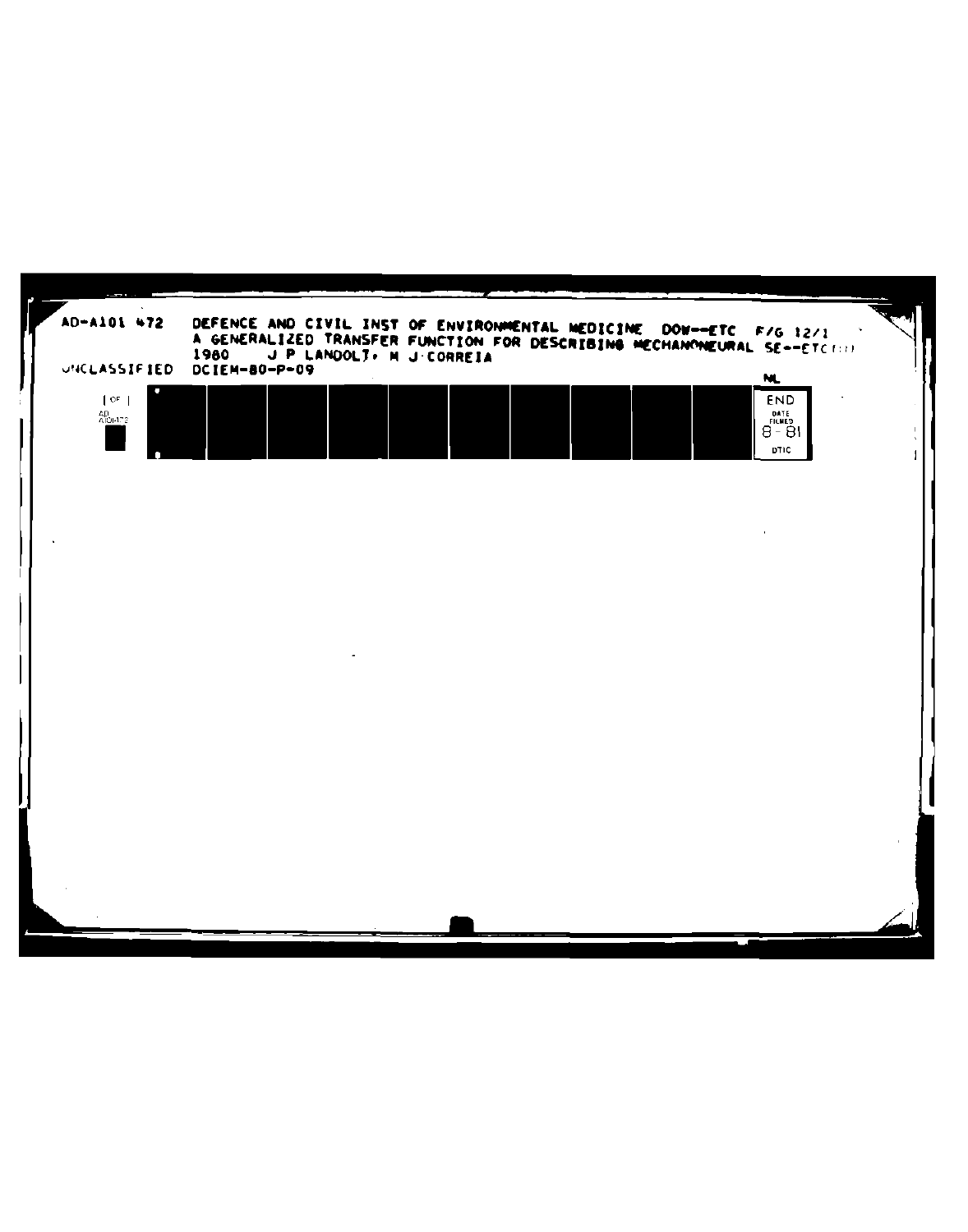UNLIMITED DISTRIBUTION **FLLIMITEE** راچ) Afrom: Spateal Violencencaline in Flight : comme Problemo AGARD AFT - CP - 28) ( G Pordaves + A.J. Brows, etc.) HAT A TENERALIZEL TEADRE BRITISH A TENERALIZEL  $\boldsymbol{\alpha}$  $\bigotimes_{\mathbb{Z}} \mathop{\text{Jack}}_{\text{Head/Hidden}} \mathop{\text{Jack}}_{\text{Standard/Sp}} \mathop{\text{F}}_{\text{final}} \mathop{\text{F}}_{\text{final}} \mathop{\text{F}}_{\text{total}} \mathop{\text{F}}_{\text{total}}$ Ņ  $12<sub>o</sub>$ Environmental Medicine 4 Downsview, Ontari<br>CANALA MRM RPO  $112980$ AD A 101 an-t **16916** 1 JUN Manning J. Correia, Fh.D.<br>- Director of Besearch<br>Department of Ctolaryngology University of Texas Medical Branch<br>Galveston, Texas 77550  $U.S.A.$  $14$  DZIEM-80-P-09 SUMMARY Steinhausen's hypothesis, that a simple torsion-pendulum model adequately describes the dynamics of semicircular-canal action, has received its share of criticism. This is primarily because of the fact<br>that the time courses of afferent discharges and vestibilism. This is primarily because of the fact<br>that the time course other phenomena such as "adaptation". INTRODUCTION Rotational head movements stimulate the sensory end organs of the semicircular canals of the inner ear, notational near movements stimulate the sensity end organis of the sensitive compensation of the parameters of the plane of ritation, via a vestibule-<br>ceular reflex arc. However, the sensory opithelia of the sensitively an labyrinth. Secondly, any technique which exposes the hair cells or their nerve supply for neurobiological<br>experimentation necessarily disrupts the vascular supply to the neuro-pithelium and interferes with the<br>incident ba many vestibular physiologists. Historically, until the time of Fluorens (13), the semicircular canals were associated with the exercision of sound. By sectioning the membranous semicircular change in the pigeon and the rabbit,<br>Fluorens established that eye, head, and holy movements always occur in the same plane as that of the<br>injured canal. Goltz the endolymmination the cannal was responsible for elliption are favorited that in the nerve ending<br>the product theory). (Mach, however, later appears to have favoried a hydrostatic theory, i.e.,<br>that pressure is the adeq movement of the head. In order to describe the dynamics of the semicircular-canal system, Steinhausen (26, 37), and, subsequently, Egmond, Groen and Jonkees (10), proposed the so-called torsion-pendulum model. In this model, the instantaneous angular deflection of the cupula,  $E(t)$ , caused by an instantaneous angular acceleration of the head,  $a(t)$ , is governed by the linear differential equation  $\theta \frac{d^2 \xi(t)}{dt^2} + \pi \frac{d\xi(t)}{dt^2} + \Delta \xi(t) = \Psi 0 \alpha(t),$  $(1)$ where 0 is the effective moment of inertia of the endolymph in the semicircular canal: N is the where o is the electric moment on intertion of the endoughaph in the semicircular changes of the main of the membranou canal; A is the elastic-restoring moment per unit angular displacement of the end-lymph relative to the be written as:

PDCTEM Publication 80-P-09

4

 $\mathcal{F}$ .

man til stor stad og stad i til <mark>har stærst om bær.</mark><br>1990 - Sammen stad i stad i til har stad i til har stad i stad i til har stad i stad i stad i stad i stad i s  $m_{\rm{eff}}=1.3\pm0.1$  s and 24 DO NOT  $\frac{1}{2}$  ,  $\frac{1}{2}$  ,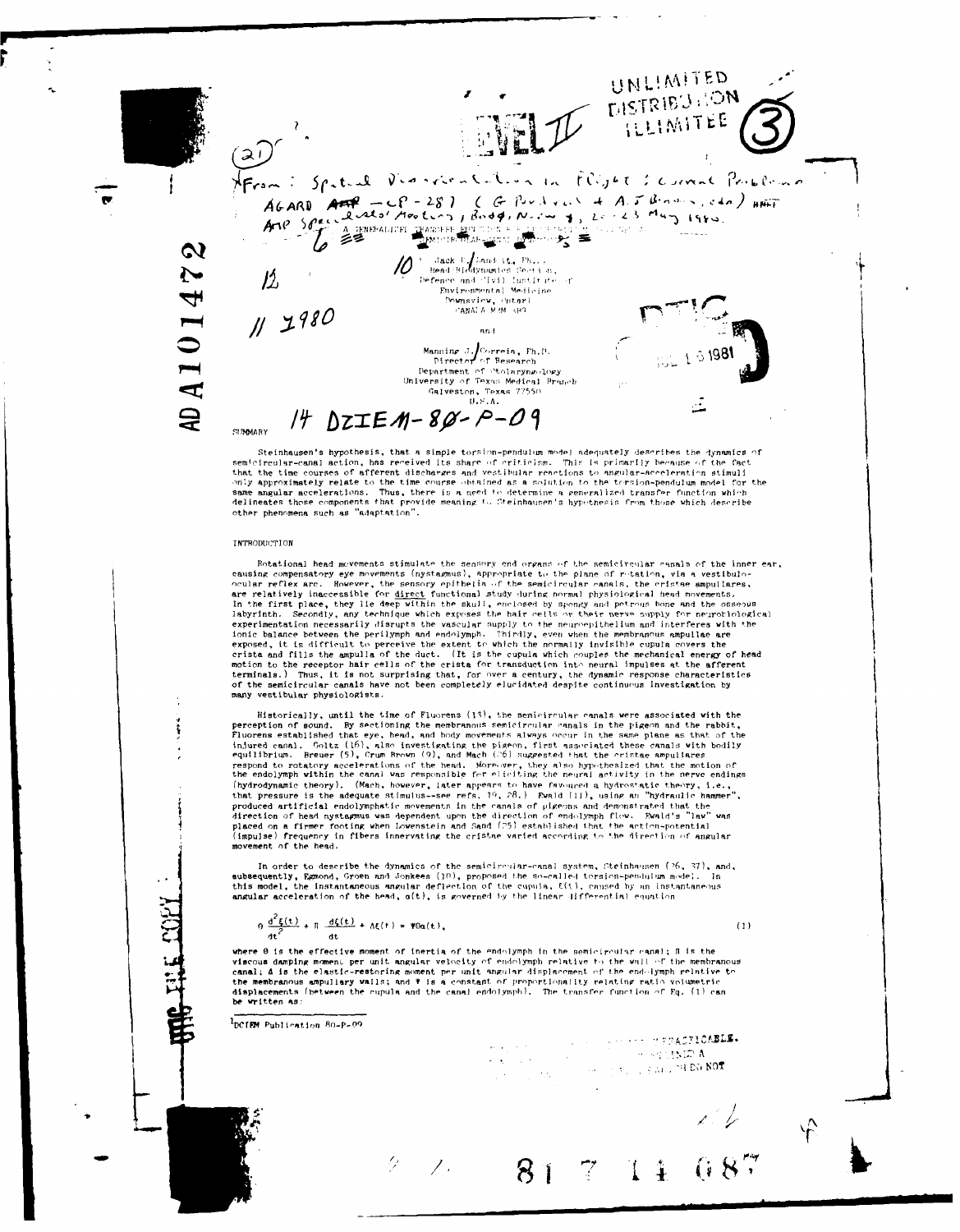# **DISCLAIMER NOTICE**

 $\overline{\mathbf{r}}$ 

 $\frac{1}{2}$ 

**THIS DOCUMENT IS BEST QUALITY** PRACTICABLE. THE COPY **FURNISHED** TO **DTIC CONTAINED A SIGNIFICANT NUMBER** OF **PAGES** WHICH **DO NOT** REPRODUCE LEGIBLY.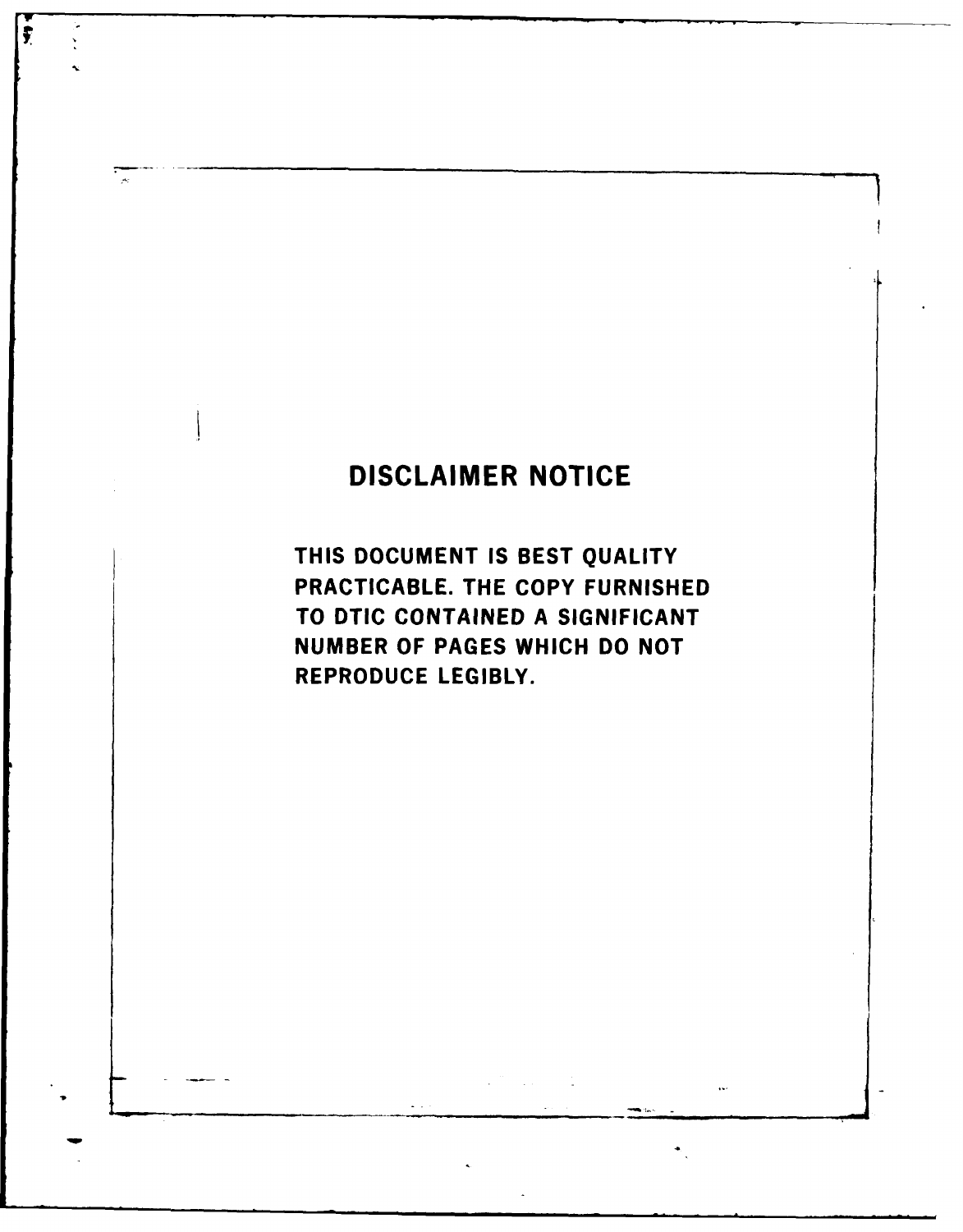| DTIC T.                   |   |
|---------------------------|---|
| Unema                     | I |
| $\mathbf{J} \mathbf{u}$ . |   |
|                           |   |
| F٧                        |   |
| ņ٠                        |   |
|                           |   |
| D1:                       |   |
|                           |   |
|                           |   |

 $\mathcal{Q}_1(\varepsilon) = \frac{\pi(\mathbf{s})}{\mathsf{A}(\mathbf{s})} - \frac{\pi}{\mathsf{A}(\varepsilon)} \frac{\pi}{\mathsf{A}(\varepsilon)} \frac{\pi}{\mathsf{A}(\varepsilon)} \frac{\pi}{\mathsf{A}(\varepsilon)} \mathsf{A}(\varepsilon)$ 

where Al<sub>3</sub>) and hist are Laplace teams: reas fully and  $f(t)$ , respectively;  $t = \Psi_{11}$  t; and  $t_i = 1/2$ <br>and  $t_j = 0$  T are the se-called some and short time constants of the heavily-damped cupula/end-lymph

she way to test the adequacy of this model is to record the neural setivity of the primary afferent the same way to the sequence of animals at the respond to appropriate stimulation. This has been<br>done for a variety of species of animals 40, 1, 1, 17, 17, 18, 23, 24, 33, 24, 35, 38) and the model has been<br>done for a vari value of not a generalized transfer function could be obtained which would also describe similar<br>neurodynamics in other species. (In testing to this model, the assumption is made that the afferent activity is proportional to the cupular displacement.)

#### METHODS

 $B10-2$ 

White King pigeons  $(\underline{c_0} \underline{u_m} \underline{b_m})$  were surgically prepared for microelectrode recording from<br>peripheral units which innervated the semicircular canals (primarily, the anterior semicircular canal).<br>The animal (with

The main rotatory sequence consisted of a series of sinusoidal angular accelerations,

 $\alpha(t) = \alpha_m \sin 2\pi ft$ ,

 $(3)$ 

 $(5)$ 

 $\frac{1}{4}$ 

which were delivered to anesthetized preparations at frequencies, f, from 0.01 to 10 Hz with peak angular accelerations,  $a_m$ , of 2.0,  $b$ .0, 8.0, 12.0, and 20.0 degrees/s<sup>2</sup> (t i real time in Eq. (3)). The single unit ne commentary; another for the stimulus reference signal.)

The stimulus reference signal was used to trigger a physiological signal analyzer (Nicolet Instruments Inc.) to count and store the taped, entrained action potentials in preselected appropriate time periods (bins) for up t Fourier techniques were used on the binned neural data to obtain the magnitude of the peak amplitude of<br>Fourier techniques were used on the binned neural data to obtain the magnitude of the peak amplitude of<br>the response a fundamental component of the neural response.

Amplitude- and phase-values were used in a curve-fitting program on a PDF-11/40 minicomputer<br>(Digital Equipment Corp.) to provide a distinct mathematical expression for the best-fitting transfer<br>function for a linear syste

 $|G(f)| = { (Re G(f))^2 + (Im G(f))^2 }^2.$  $(4)$ 

and phase,

 $\Theta(f) = \tan^{-1} (\text{Im } G(f)/\text{Re } G(f)),$ 

spectra (Bode plots--see ref. 30), where Re  $G(f)$  and Im  $G(f)$  are the real and imaginary parts of  $G(f)$ , respectively.)

The method employs techniques in non-linear, least squares approximations and is applicable to<br>both high- and low-order transfer functions  $(h)$ . On the final interpolition in the program, the least<br>squares error, LSE, of

 $LSE = Y^T Y$ ,  $(6)$ 

where Y is a residuals matrix  $(Y^T z$  transpose of Y) which is made up of error terms that express the differences between the experimental data and the model which is to be fitted. The mean square error,

 $MSE = LSE/(2L - S)$ ,  $(7)$ 

compares the goodness-of-fit of the derived transfer function to that of the experimental data (2L # number of real and imaginary components of the data points, and 8 i number of parameters in the transfer function).

A more detailed description of the methodology may be found in a special monograph (7) and elsewhere  $(6, 21)$ .

RESULTS AND LIGCUSSION

The simplest transfer function that fitted the data for all units is of the form,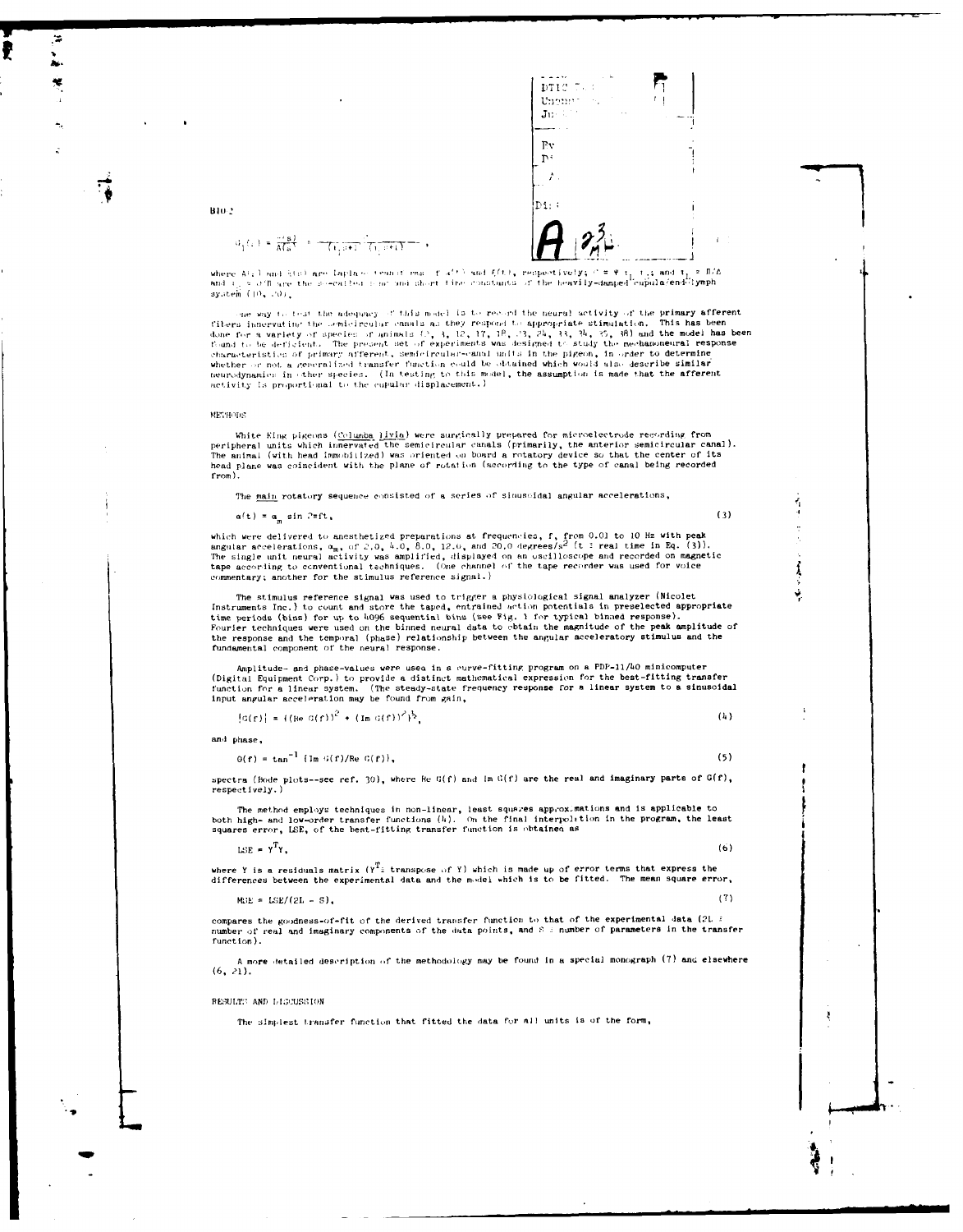$$
f^{(n)}(x) = \frac{f^{(n)}(x)}{(1 + f^{(n)}(x))^{n-1}} \,,
$$

where s<sup>k</sup> is a fractional-order differential operator with  $0 \le k \le 1$ , and C is a gain constant with units in impulses s<sup>2</sup> /degrees s<sup>2</sup> (21). The Bode plots for four of the units are shown in Figs. 2-5, together with t

 $3^n(s) = \frac{c}{\pi_{L} s + 1}$ .  $(9)$ 

(In Figs. 2-5, the effects of the  $\tau_0 = 2.0$  ms (<u>vide infra</u>) contributes no more than 1% to the gain spectra between  $f = 0.01$  and 10 Hz, consequently, the single-pole transfer function,  $G^{\text{H}}(\mathbf{s})$ , was an adequate the fit appears to improve with increasing k.

What, then, is the significance of  $k$ , or better still,  $s^k$ ? Elsewhere, it is shown that

$$
s^{k} = K \prod_{i=1}^{M} \left[ \frac{D_{i} s \left( \zeta_{i-1} s + 1 \right)}{\left( \tau_{i} s + 1 \right)} \right],
$$
\n(10)

where K and  $P_i$  are constants,  $M = \infty$  (in theory, but finite when fitting Eq. (10) via a digital<br>computer), and  $\tau_1$  and  $\tau_{i-1}$  ( $\tau_0 = 0$ ) are time constants (21). Interestingly, when  $M = 1$ , Eq. (10) becomes

 $\mathbf{s}^{\mathbf{k}} = \frac{\kappa \mathbf{D}_1}{\tau_1} \left[ \frac{\tau_1 \mathbf{s}}{\tau_1 \mathbf{s} + 1} \right],$  $(11)$ 

which has previously been defined as the transfer function of the adaptation operator (27, 40). Thus,  $s^k$  appears to be a form of adaptation. Work by Thorson and Biederman-Thorson (39) suggests that  $s^k$  represents a d a represents a user transitional receptors, chemoreceptors, and other mechanized of limiting photomeceptors, vertebrate rettial receptors, chemoreceptors, and other mechanizements.<br>Investigations by Taglietti, Rossi and Ca

The coefficient of variation, CV, was determined as the ratio of the standard deviation of intervals The coefficient of variation, tv, was determined as the radio of the manniterval, as obtained from interspike-interval distributions of spontaneous single unit activity. When a regression of CV on k was made for 28 units, states conduction rates. The thicker fibers have faster conduction rates and larger CVs. Together<br>these findings suggest that sensor: adaptation phenomena are directly dependent on the innervation Together pattern of the afferent fibers.

The transfer function,  $G'(s)$ , differs also from that of  $G''(s)$  in that  $t_L$  is not single-valued as<br>it is in the torsion-pendulum model; rather, it is unit dependent, taking on values from  $t_L = 1.5M = 10.2k \pm 1.20 \text{ s}$ ) are quite different from those of other groups.) Realizing that the nair-cell turts are stiff (14), are quite different from those of other groups.) resulting that the matricent curve and the their lengths vary expecting to their position on the sensory epithelium (crista) (22), that the number and thickness of the ster a regional distribution.

The form

$$
G(\mathbf{s}) = \frac{Cs^{n}}{(\tau_{L} s + 1)(\tau_{S} s + 1)},
$$

or sometimes,

 $G(s)(\tau_m s+1)$ 

 $(12)$  $(13)$ 

was fitted to published afferent-response data in the squirrel monkey (Saimiri sciureus) (12), the<br>froy (Rana esculents and R. temporaria)(3), the *perbil* (Meriones unguiculatus) (35), and the guitarfish<br>(Rhinobatos prod

### $B10-3$  $(8)$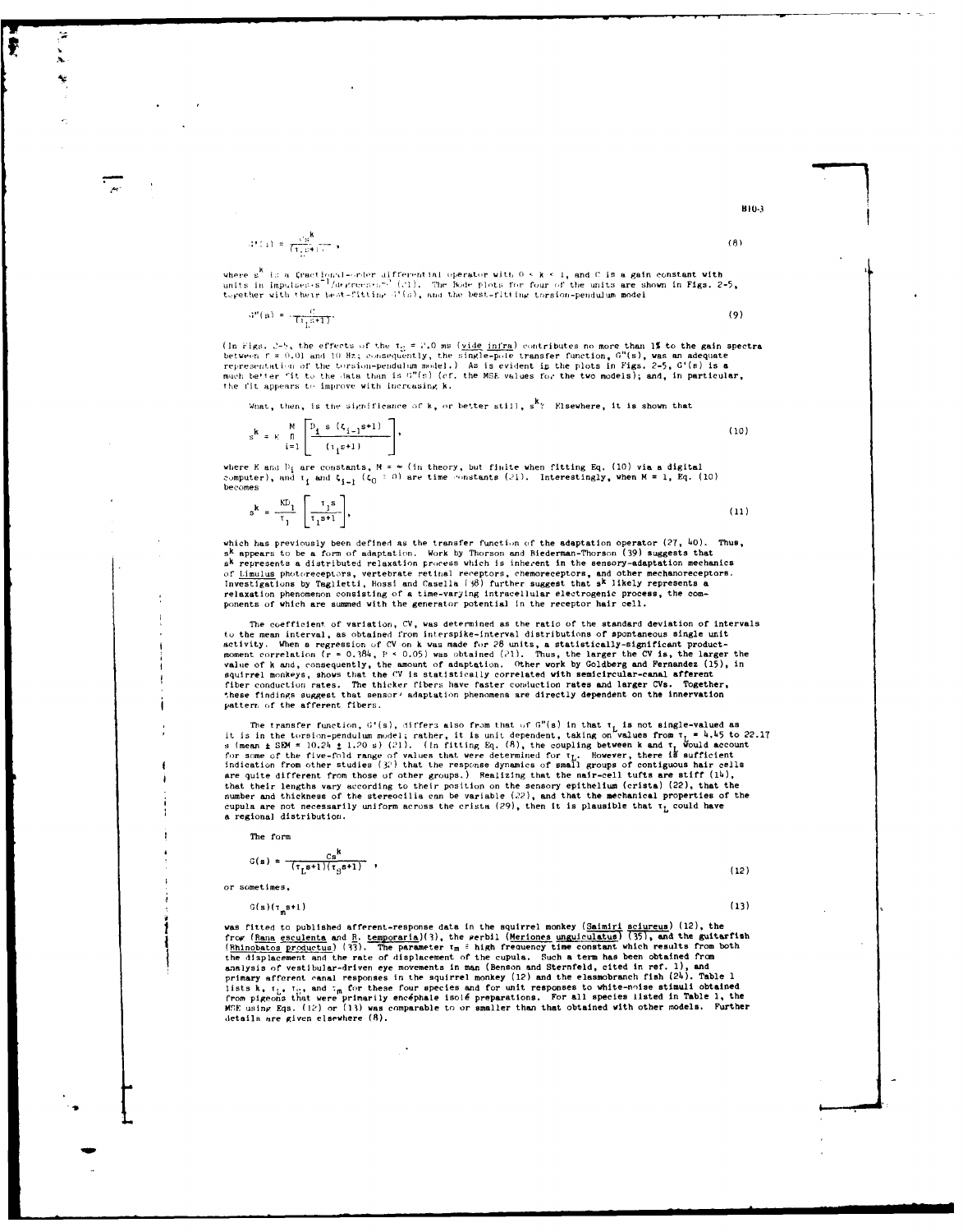#### B104

#### TABLE 1: Parameters of a generality dynamics in five selected

Spec Squirre  $(a)$  "re.  $(b)$  "ir  $Canh(1)$  $(a)$  CV  $(b)$   $cV$ 

#### function (Eqs. (12) or (13)) describing semicircular-canal

|                               |                                                           |                               |                                  | Frequency range, |
|-------------------------------|-----------------------------------------------------------|-------------------------------|----------------------------------|------------------|
| ies                           | $\tau_{\rm in}$<br>$\beta$ $^2$                           | $\mathbf{F}_{\Omega}$<br>(ms) | $\mathbf{r}_{\mathbf{m}}$<br>(s) | $f$ $(Hz)$       |
| l monkey                      |                                                           |                               |                                  |                  |
| gular" unit.                  | $\mathcal{A} \rightarrow \mathcal{A}$                     | $\overline{\mathbf{3}}$       |                                  | $0.0125 - B$     |
| regular" u. '                 | $\mathcal{A}^{\mathrm{out}}$                              | $\ddot{\phantom{1}}$          | 0.03                             | $0.0125 - B$     |
|                               |                                                           |                               |                                  |                  |
| ⊆ 0 l                         | $\mathcal{L}^{\mathcal{A}}$ , $\mathcal{L}^{\mathcal{A}}$ | t.                            |                                  | $0.01 - 5$       |
| 5.6.1                         | $\mathcal{A} \subset \mathcal{C}$                         | $\mathcal{C}$                 |                                  | $0.01 - 5$       |
|                               | $\sim 100$                                                |                               |                                  | $0.0125 - 0.5$   |
| i sh                          | 1,000                                                     |                               |                                  | $0.02 - 4$       |
|                               | , 4                                                       | $\overline{\epsilon}$         |                                  | $0.5 - 16$       |
| <b><i><u>Property</u></i></b> |                                                           |                               |                                  |                  |

In Table 1, the frequency on adequate value of rg. In wenter From the membranous vestibular site<br>Money and colleagues (31) f r 11.<br>(f = 1/2 $\pi_{S_0}$ ) of 80 Hz in the membranous (41) f r 11. given evidence that 5.70  $\leq t$ .<br>Titting to afferent data in the

Free Guitarf Pigeon

#### **REFERENCES**

## (1) BARNES, G.R. The General Marnborough, Hampshire:  $R_{0}ya^{3}$

(2) BLANKS, R.H.I., ESTER, M. canal neurons in the cat. 1!.<br>1250-1268, 1975.

(3) BLANKS, R.H.I. AND PEECHT. - frog. Exp. Brain Res. 25:  $t$ 

(4) BRASSARD, J.R., CORRETA, W fitting of low and high rder.

(5) BREUER, J. Uber die Fackt

 $(6)$  CORREIA, M.J. AND LAND ... anterior semicircular cann

(7) CORRETA, M.J., LANDGET, Single Unit Recording and An's<br>
Ganglion. Rept. 927. B.W.: .<br>
1973.

(8) CORREIA, M.J., LANDOLL, and nonlinear transfer characters.<br>
Vestibular Function and Mergian 1980.

(9) CRUM BROWN, A. On the second the inner ear.  $\underline{J}$ . Analy

(10) EGMOND, A.A.J. VAN,  $35.15$ J. Physiol., London. 110: 1-

(1) EWALD, J.R.  $\frac{\text{Physi}}{\text{Lip}}$ Bergmann, 1892.

...  $t \sim$  restricted in the frog and guitarfish to utilize an<br>  $\frac{t}{t} \leq 0/\ln$ ) in the fits have been predetermined indirectly<br>
...gaph and the dimensions of the pertinent anatomical features<br>  $\frac{t}{t}$  and the dimension we are in the same range as those determined empirically for  $1.71.35$ .

### vite Eye Movements in Vestibular Nystagmus. Rept. 529.<br>Furthered Aviation Medicine, 1973.

.AM, A. Physiologic characteristics of vestibular first-order<br>constant angular accelerations. J. Neurophysiol. 38:

that characterization of primary vestibular afferents in the

 $A+1$ , J.P. A computer program for graphical and iterative  $x$ , times to biological data. Comp. Prog. Biomed. 4: 1-20, 1974.

sensure des Ohrlabyrinths. Wien, Med. Jahrb. 4: 72-124, 1874.

Tabeous and driven responses from primary neurons of the

v. E.F.D., ANDERSON, P.J., AND LEE, M.A. Techniques for Prolonged<br>Inischarges from Primary Neurons in the Pigeon's Vestibular<br>Tanach: Defence and Civil Institute of Environmental Medicine,

..., EDEN, A.R., AND RAE, J.L. A species comparison of linear<br>: primary afferents innervating the semicircular canal. In:<br>'ei by T. Gualtierotti, Heidelberg/New York: Springer (in press),

 $\gamma$ <sup>1</sup> i and the anatomy and physiology of the semicircular canals  $\beta$   $\sim$   $\beta$   $\prec$   $\ell$  1, 1874.

3 TENGKEN, L.B.W. The mechanics of the semicircular canal.

today in ueber das Endorgan des Nervus octavus. Wiesbaden:

 $\mathbf{r}$ 

i<br>Ar Ÿ  $\ddot{\phantom{a}}$ 

 $\overline{z}$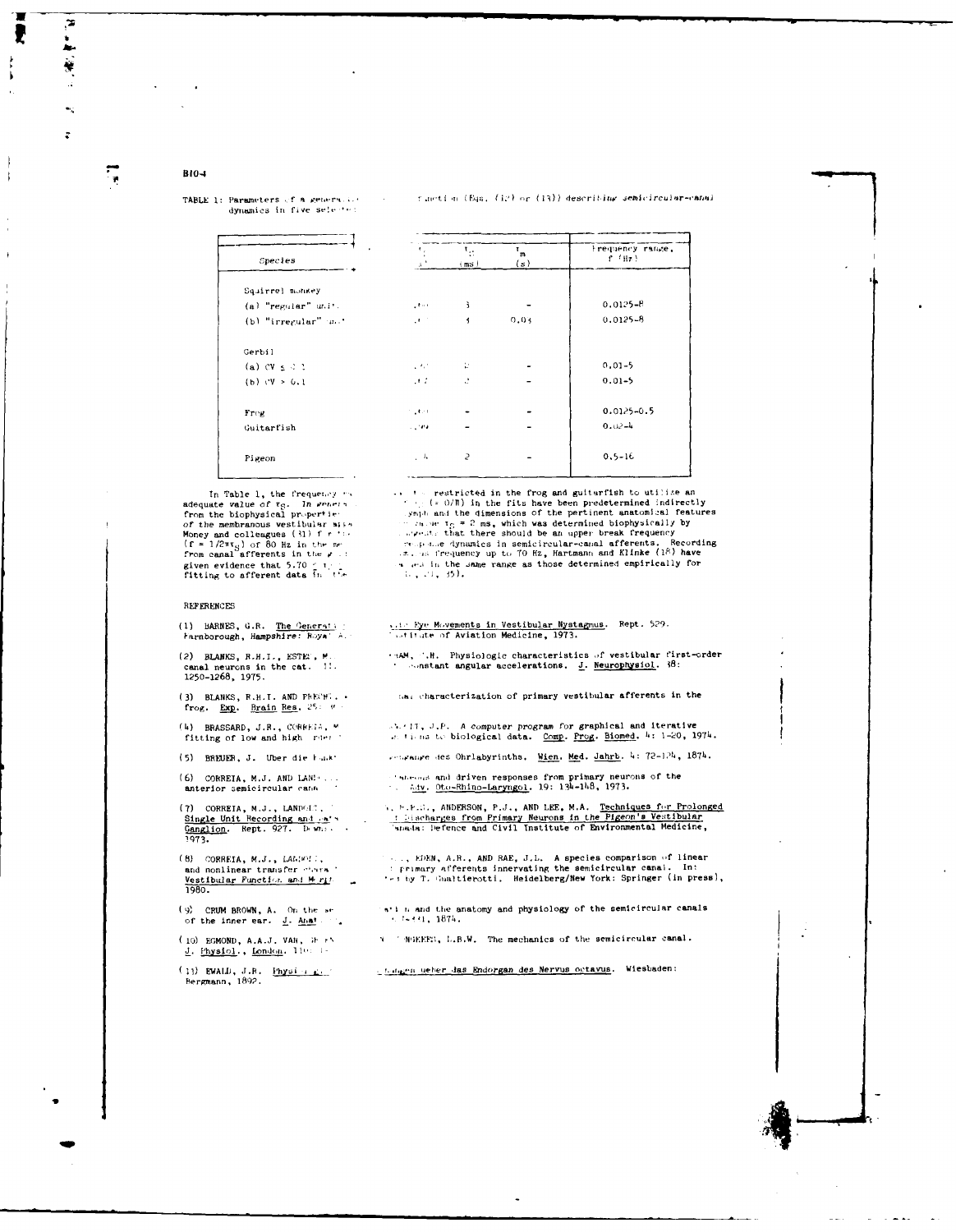(12) EERNANDET, C. AHD GOLLEEG, J.M. Thystology of peripheral neurons comerzating semicircusar ennals of the squirrel monkey. II. Hespeche to sinusoidal stimulation and dynamics of periphera<br>vestibular system. (). Rear ply.dol. do: or 1-6/5, 1971.

 $\mathbf{1}$  and  $\mathbf{1}$  and  $\mathbf{1}$ 

1

(13) FLOORENS, F. Recherches Expérimentales sur les Propriétés et les : s.liors du Systéme Nerveux<br>dans les Animaux Vertébrés. Paris: Prevet, 1824.

(14) FLOCE, A., FLOCE, S., AND MURGAY, E. Studies on the sensory hairs of receptor cells in the inner ear. Actn (to-laryngel) = 2.4: 85-91, 1977.

(15) (DOLDBERT, J.M. AM) FrERANDEL, C. Conduction times and background descharge of vestibular afferents.<br>Erain Res. 1.7: 545-550, 1977.

(16) GOLTI, F. Maer tie physic horische besteutung der Bogengange des Ohr abyrinthes. Arch. Ges. Physici. 1172-1921 1870.

(17) GROEN, J.P., DEWERGTEIN, T., ARD VENDELE, A.J.D. The mechanical analysis of the responses from<br>the end-organs of the horizontal semicircular canal in the isplated elac soranch labyrinth. <u>J. Physiol</u>., London. 117: C9-346, 1952.

(18) HARTMANN, K. AND KLIKPE, K. Gystem analysis of properties of prima , afferent vestibular fibres<br>from the horizontal semicircular canal in goldfish. In: <u>IFAC-Symposium ,n Control Mechanisms in Bio- and</u><br>Ecosystems, Vo

(19) HENN, V. AND TOBBE, L.R. Ernst Mach on the vestitular organ 100 ye rs ago. OEL 37: 138-148, 1975.

(20) JONES, G.M. ABD Milat71, w.H. Tratial and dynamic aspects of visual fixation. IEEE Trans, Bio-Med.<br>Eng. 12: 54-62, 1965.

(21) LANDOLT, J.P. AND COREFIA, M.J. Neurodynamic response analysis of suterior semicircular canal afferents in the pigeon. 2. Neurophysi 1. (in press), 1980.

 $(22)$  LINDEMAN, H.H. Studies on the morphology of the sensory regions of the vestibular apparatus. Ergeb. Anat. 42: 1-113, 1969.

(23) LOUIE, A.W. AND KIMM, J. The response of 8th nerve fibers to horizontal sinusoidal oscillation in the alert monkey. Exp. Brain Reg. 24: 447-457, 1976.

(24) LOWENSTEIN, O. AND COMPTON, G.T. A comparative study of the responses of isolated first-order semicircular canal afferents to angular and linear acceleration, analysed in the time and frequency domains. Proc. Roy. Soc., London, Ser. B. 202: 313-338, 1978.

(25) LOWENSTEIN, O., AND SAND, A. The activity of the horizontal senicir ular canal of the dogfish,  $Scylilium canicula$ . J. Exp. Biol. 13: 416-428, 1936.

(26) MACH, E. Physikalishe Versuche uper den Gleichgewichtssinn des Mens hen. Fien. Akad. Sitzungsberichte III. 69: 124-143, 15/3.

(27) MALCOLM, R. AND MELVILL JONES, G.A. A quantitative study of vestibu ar adaptation in humans. Acta Oto-Laryngol. 70: 126-135, 1970.

(28) MAYNE, R. The dynamic characteristics of the semicircular canals, ... Comp. Physiol. Psychol. 43: 309-319, 1950.

(29) MCLAREN, J.W. The Configuration of Movement of the Semicircular Can 1 Cupula (Ph.D. Thesis).<br>Iowa City: Univ. of Iowa, 1977.

(30) MILSUM, J.H. Biological Control System Analysis. New York: McGraw-iill, 1966.

(31) MONEY, K.E., BONEN, L., BEATTY, J.D., KUEHN, L.A., SOKOLOFF, M. AND \ EAVER, R.S. Physical properties of fluids and structures of vestibular apparatus of the pigeon. Am. J. Physici. 220: 140-147, 1971.

(32) O'LEARY, D.P., DUNN, R.F., AND HONRUBIA, V. Functional and anatomical correlation of afferent responses from the isolated semicircular canal. Nature 251: 225-227, 1971.

O'LEARY, D.P. AND HONRUBIA, V. Analysis of afferent responses from isolated semicircular canal of  $(33)$ guitarfish using rotational acceleration white-noise inputs. If<br>and gain and phase spectra. J. Neurophysiol. 39: 645-659, 1976. II. Estimation of linear system parameters

(34) PETERKA, R.J., O'LEARY, D.P., AND TOMKO, V.L. Linear system techniques for the evaluation of semicircular canal afferent responses using white noise rotational stimuli. In: Vestibular Mechanisms in Health and Disease, edited by J.D. Hood. London/New York: Academic,  $1^{6}/8$ , p.  $10^{-17}$ .

 $\ddot{\phantom{a}}$ 

(35) SCHNEIDER, L.W. AND ANDERSON, D.J. Transfer characteristics of first and second order lateral canal vestibular neurons in gerbil. Brain Res. 112: 61-76, 1976.

**B10-5**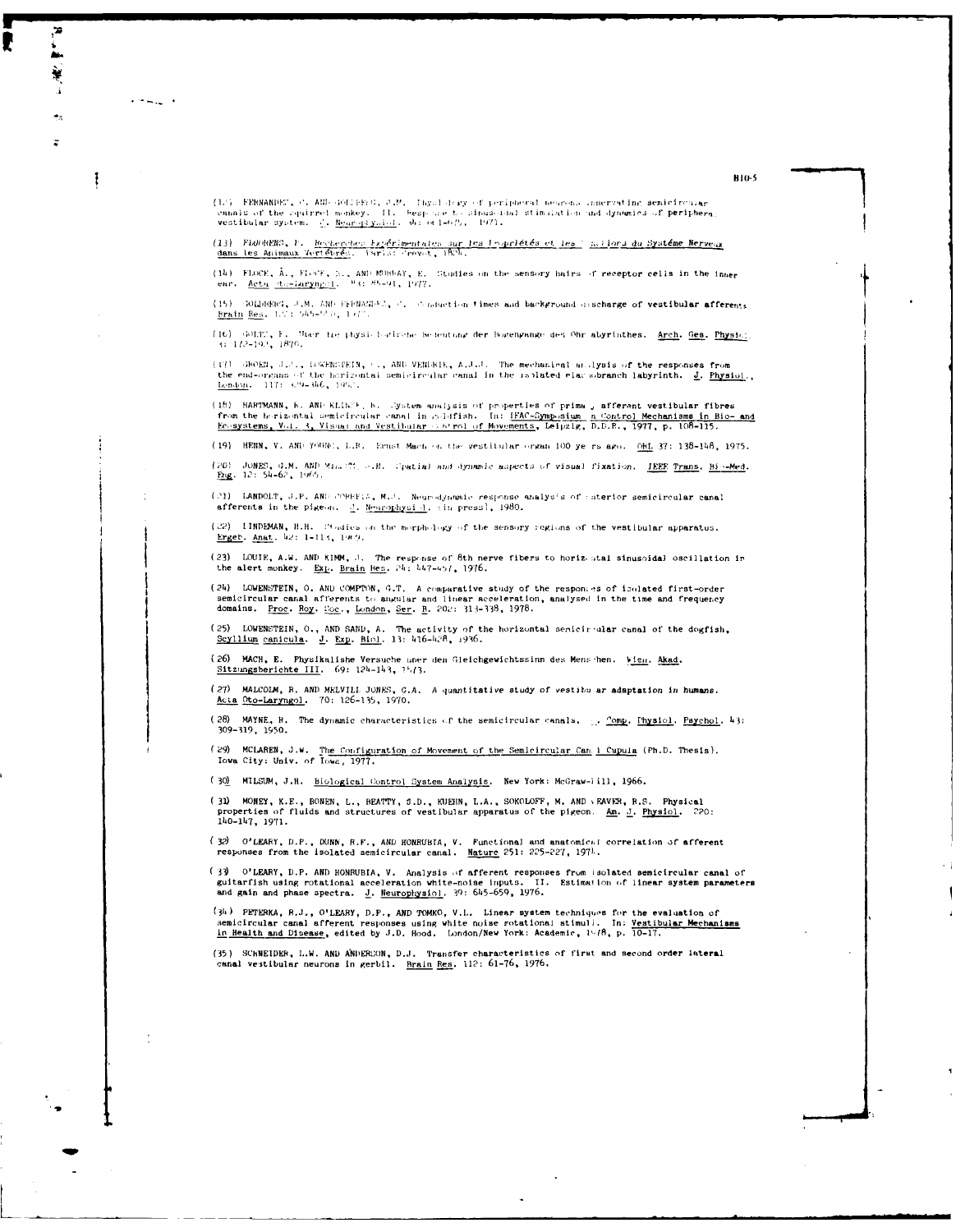#### **B10-6**

F. Pers

 $\frac{1}{\sqrt{2}}$ 

t

 $\bar{q}$ 

(36) STEINHAUSEN, W. Uber den Nachweis der Bewegung der Cupula in der intaken Bogengangsampulle<br>des Labyrinthes bei der naturlichen rotatorischeu and calorischen Beizung. A<u>rch. Ges. Physiol</u>.<br>228: 322-328, 1931.

(37) STEINHAUSEN, W. Uber die Beobachtung der Cupula in Jen Bogengansampulien des Labyrinths des<br>lebenden Hechts. Arch. Ges. Physiol. 232: 500-512, 1933.

(38) TAGLIETTI, V., ROSSI, M.L., AND CASELLA, C. Adaptive distortions in the generator potential of semicircular canal sensory afferents. Brain Res. 123: 41-57, 1977.

(39) THORSON, J. AND BIEDERMAN-"HOP ON, M. Distributed relaxation processes in sensory adaptation.<br>Science 183: 161-172, 1974.

(40) YOUNG, L.R. AND OMAN, C.M. Model of vestibular adaptation to horizontal rotations. Aerospace<br>Med. 40: 1076-1080, 1969.

 $\sum_{i=1}^{n}$ 

 $\beta$  $\mathbf{v}_V^{\mathrm{in}}$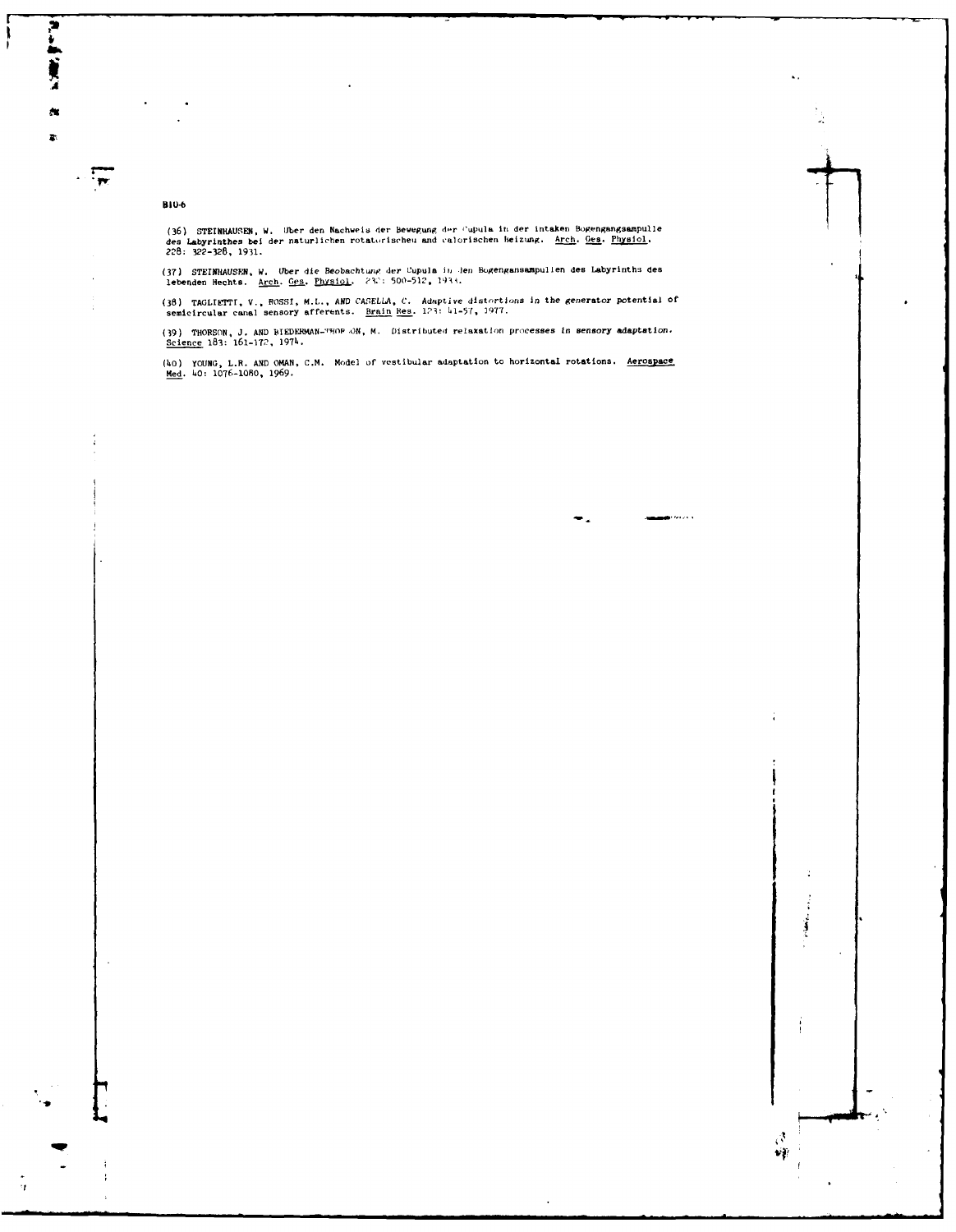

įż,



810-7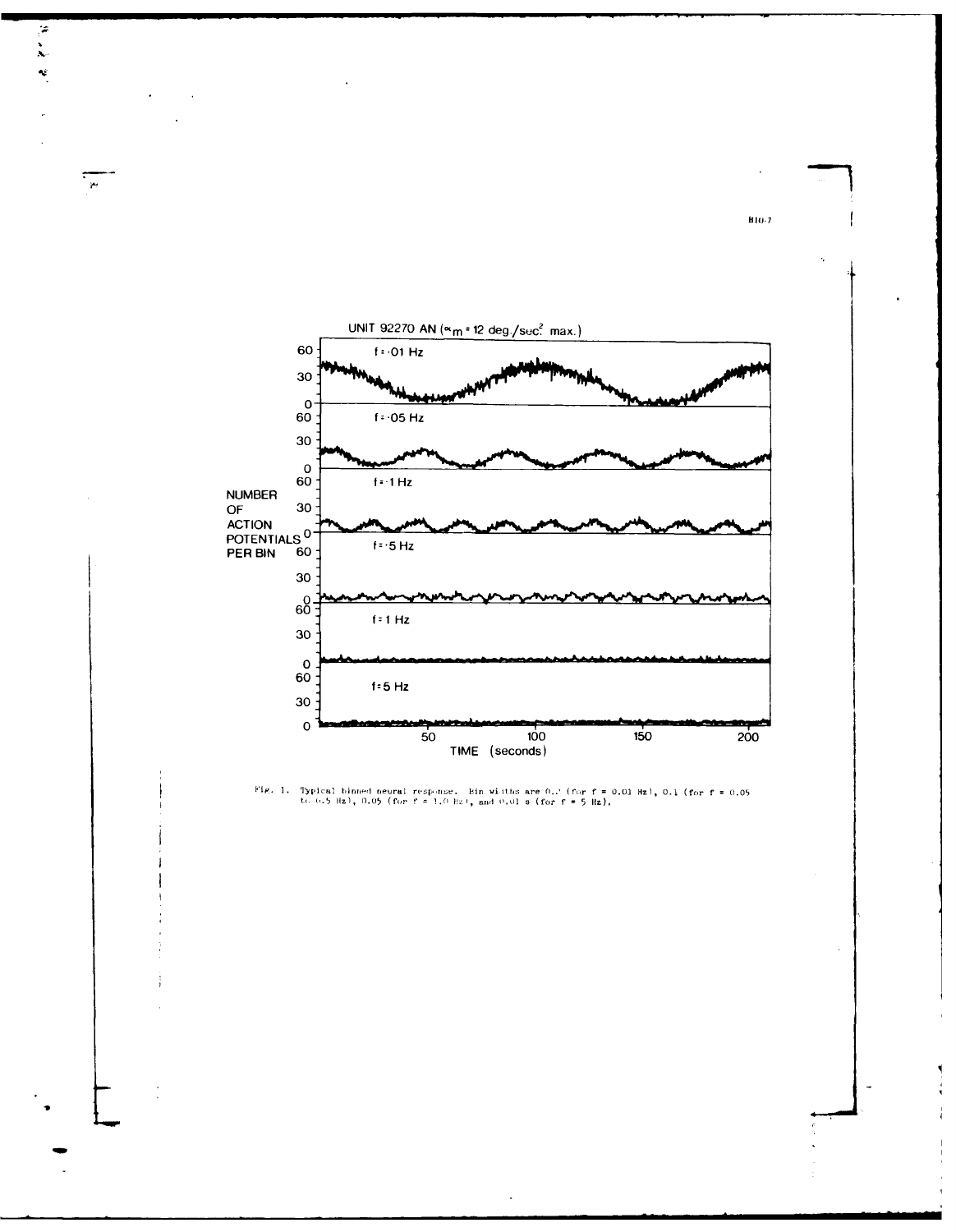Log Gain re Acceleration<br>(impulses-s<sup>-1</sup>/degrees-s<sup>-2</sup>)  $+1.0$  $+0.5$  $\pmb{\mathfrak{g}}$  $-0.5$  $-1.6$  $-1.5$ Unit 31170@  $\kappa_m$  = 20degrees /s<sup>2</sup>  $G^{+}(s) = \frac{2.01 \text{ s}^{(1,01)}}{4.87 \text{ s} + 1}$  MSE=0.00225  $+20$ Phese Leg re Acceleration<br>(degrees)  $---G''(a) = \frac{1.91}{4.60s + 1}$  MSE= 0.00226  $\bullet$  $\sim$  20  $-40$  $-60$  $-80$  $0.05$  $0.10$   $0.20$  $0.50$  $0.01$  $0.02$  $1.00$ Frequency (Hz)

Fig. 2. Bode plot of Unit 31170 re angular acceleration and fits of models to data.





 $\overline{B10.8}$ 

 $\overline{\overline{a}}$ II.

 $\begin{array}{c} \mathbb{R} \\ \mathbb{R} \end{array}$  $\ddot{\phantom{0}}$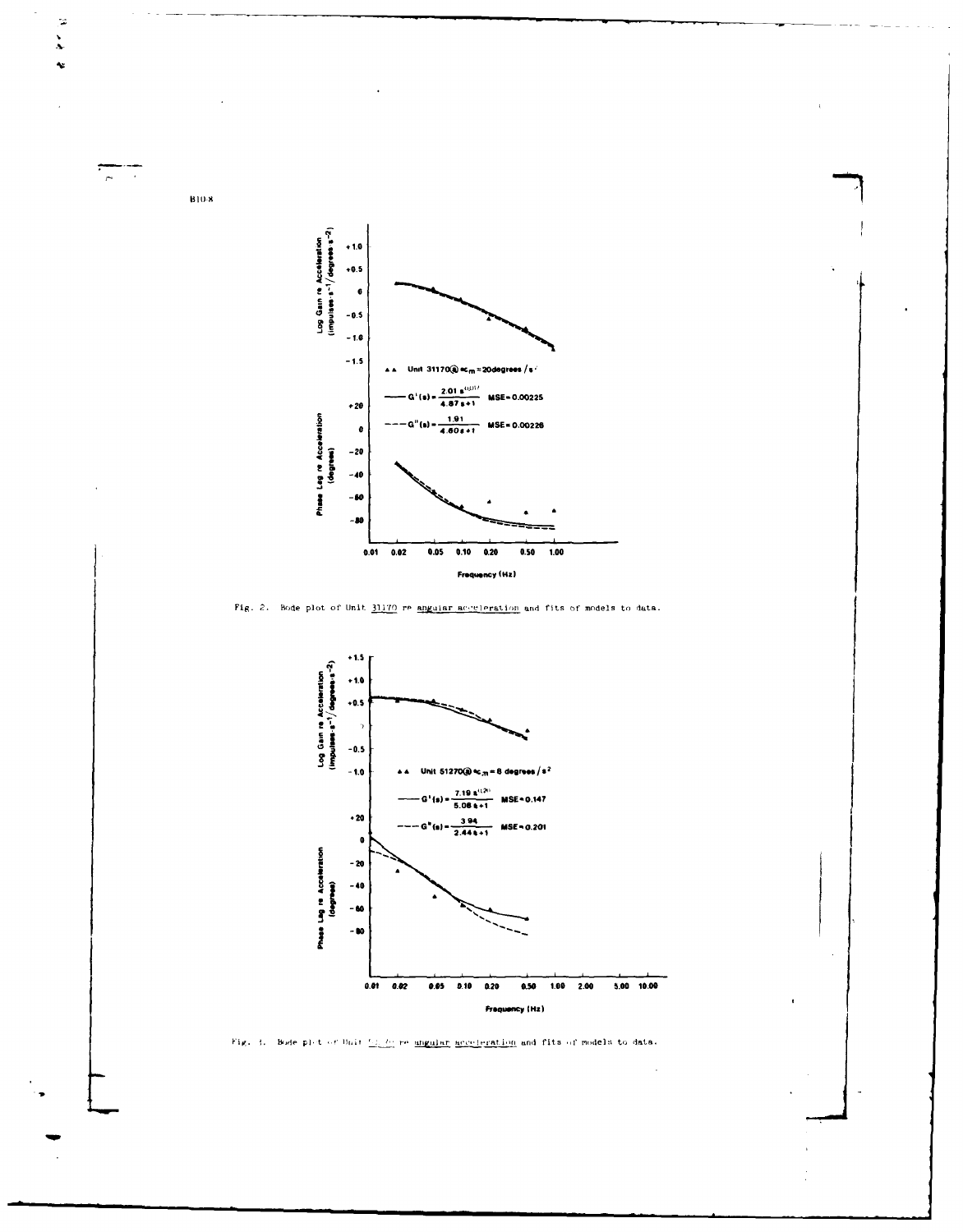

 $\mathcal{G}$  $\ddot{\cdot}$  $\ddot{\phantom{a}}$ 

्र

Fig. 4. Rode plot of Unit 92270 re angular acceleration and fits of models to data.



Fig. 5. Pade plot of Unit 102269 re angular acceleration and fits of models to data.

 $B10.9$